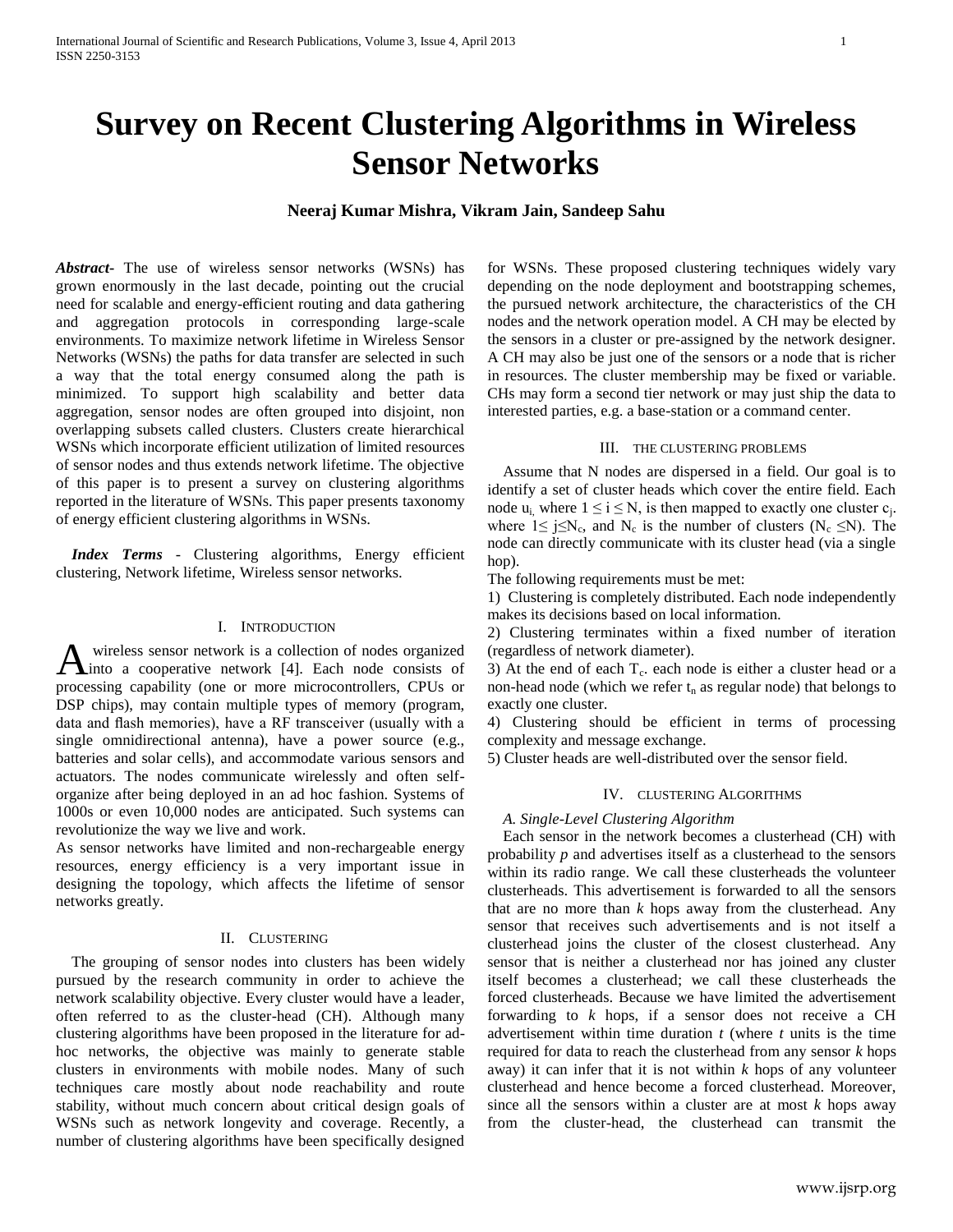aggregated information to the processing center after every *t* units of time.



Fig. 1. A level-1 cluster with radius  $R_1$  and number of nodes  $N_1$ . In the clustering scheme, CH locates in the center of this cluster. *D* is the distance between CH and sink node.

The limit on the number of hops allows the cluster-heads to schedule their transmissions. Note that this is a distributed algorithm and does not demand clock synchronization between the sensors. The energy used in the network for the information gathered by the sensors to reach the processing center will depend on the parameters *p* and *k* of our algorithm. Since the objective is to organize the sensors in clusters to minimize this energy consumption, we need to find the values of the parameters *p* and *k* of our algorithm that would ensure minimization of energy consumption. We observe[3] that the algorithm leads to significant energy savings. The savings in energy increases as the density of sensors in the network increases.

## *B. Hierarchical Clustering Algorithm*

 In previous section, we have allowed only one level of clustering; this algorithm allows more than one level of clustering. Assume that there are *h* levels in the clustering hierarchy with level 1 being the lowest level and level *h* being the highest. In this clustered environment, the sensors communicate the gathered data to level-1 clusterheads (CHs). The level-1 CHs aggregate this data and communicate the aggregated data or estimates based on the aggregated data to level-2 CHs and so on. Finally, the level-h CHs communicate the aggregated data or estimates based on this aggregated data to the processing center. The cost of communicating the information from the sensors to the processing center is the energy spent by the sensors to communicate the information to level-1 clusterheads (CHs), plus the energy spent by the level-1 CHs to communicate the aggregated information to level-2 CHs, …, plus the energy spent by the level-h CHs to communicate the aggregated information to the information processing center. *Algorithm* 

The algorithm [3] works in a bottom-up fashion. The algorithm first elects the level-1 clusterheads, then level-2 clusterheads, and so on. The level-1 clusterheads are chosen as follows. Each sensor decides to become a level-1 CH with certain probability  $p_1$ and advertises itself as a clusterhead to the sensors within its radio range. This advertisement is forwarded to all the sensors within  $k_1$  hops of the advertising CH. Each sensor that receives an advertisement joins the cluster of the closest level-1 CH; the remaining sensors become forced level-1 CHs.

Level-1 CHs then elect themselves as level-2 CHs with a certain probability  $P_2$  and broadcast their decision of becoming a level-2 CH. This decision is forwarded to all the sensors within  $k_2$  hops. The level-1 CHs that receive the advertisements from level-2 CHs joins the cluster of the closest level-2 CH. All other level-1 CHs become forced level-2 CHs. Clusterheads at level 3,4,...H are chosen in similar fashion, with probabilities  $P_3, P_4,...P_h$ respectively, to generate a hierarchy of CHs, in which any level-i CH is also a CH of level  $(i-1)$ ,  $(i-2)$ ,  $(i-1)$ .



Fig. 2. A level-1 cluster with radius  $R_1$ . Each level-2 cluster is approximated as the circle-shaped region, and CH locates in the center of that cluster. *D* is the distance between level-1 CH and sink node. In this level-1 cluster, the number of level-2 CHs is denoted as  $N_{CH2}$ .

The experimental results[3] of this algorithm shows that in networks of sensors with higher communication radius, the distance between a sensor and the processing center in terms of number of hops is smaller than the distance in networks of sensors with lower communication radius and hence there is lesser scope of energy savings. The energy savings with increase in the number of levels in the hierarchy are also observed to be more significant for lower density networks. This can be attributed to the fact that among networks of same number of sensors, the networks with lower density has the sensors distributed over a larger area. Hence, in a lower density network, the average distance between a sensor and the processing center is larger as compared to the distance in a higher density network. This means that there is more scope of reducing the distance traveled by the data from any sensor in a non-clustered network, thereby reducing the overall energy consumption.

Since data from each sensor has to travel at least one hop, the minimum possible energy consumption in a network with n sensors is *n*, assuming each sensor transmits 1 unit of data and the cost of doing so is 1 unit of energy. The density of sensors and their commun-ication radius. Hence, if one chooses to store the numerically computed values of optimal probability in the sensor memory, only a small amount of memory would be needed.

## *C. Low Energy Adaptive Clustering Hierarchy(LEACH)*

 LEACH [5] minimizes energy dissipation in sensor networks due to constructing clusters. This protocol does not consider node"s residual energy in the clustering process.

LEACH operation is done in two phases, setup phase and steady state phase. In the setup phase, a sensor node selects a random number between 0 and 1. If this number is less than the threshold  $T(n)$ , the node becomes a CH.  $T(n)$  is computed as: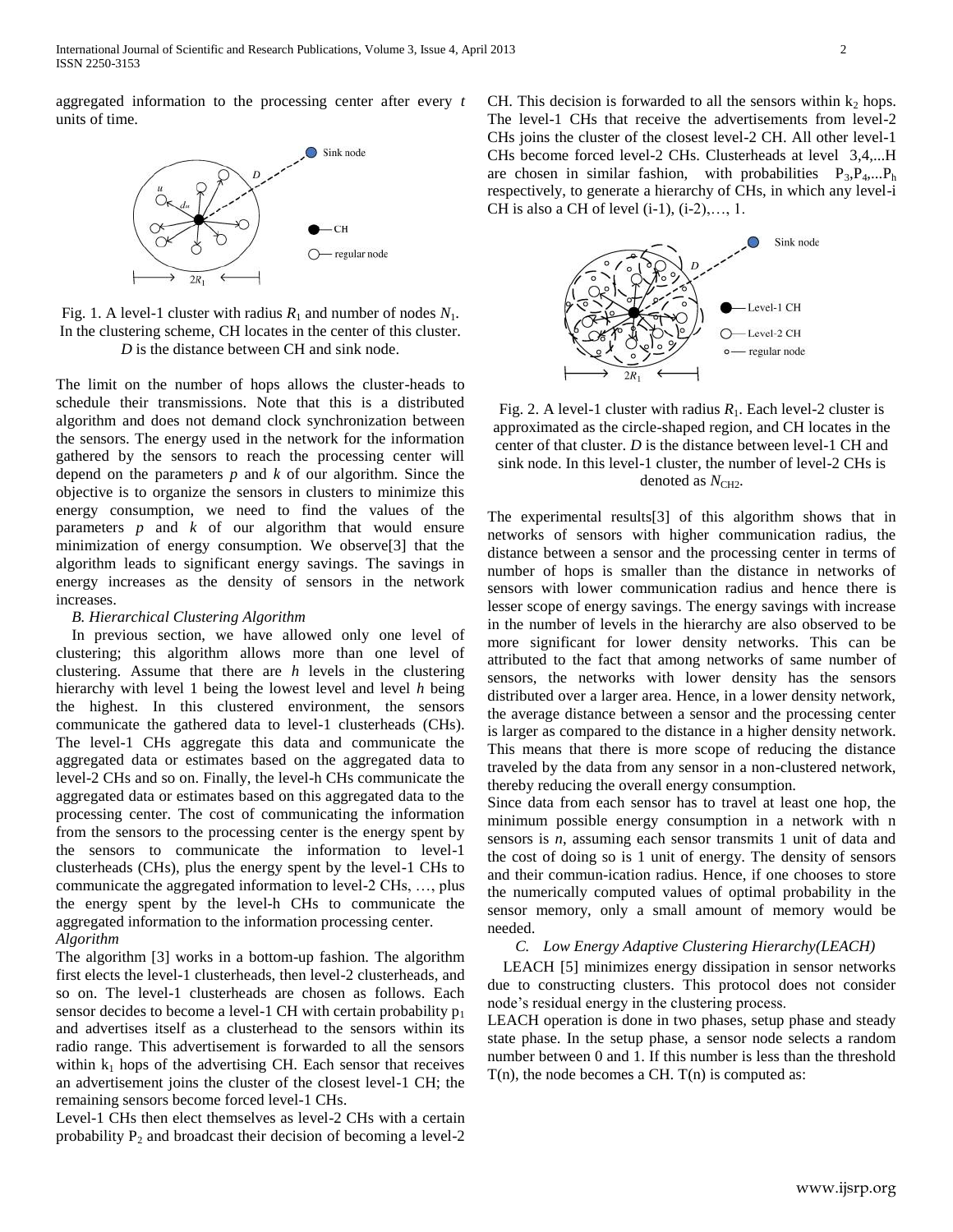$$
T(n) = \begin{cases} \frac{p}{1 - p \times (r \mod \frac{1}{p})} & \text{if } n \in G \\ 0 & \text{otherwise} \end{cases}
$$

where r is the current round; p, the desired percentage for becoming CH; and G, is the collection of nodes that in the last 1/p rounds have not been elected as a CH. After electing CHs, every CH announces all sensor nodes in the network that it is the new CH. When each node receives the announcement, it chooses its desired cluster to join based on the signal strength of the announcement from the CHs to it. So, the sensor nodes inform their appropriate CH to join it. Afterwards, the CHs based on a TDMA approach assign the time slot to each node so that a member can send its data to its CH in this period. The sensor nodes can initiate sensing and transmitting data to the CHs during the steady state phase. The CHs also aggregate data received from the nodes in their cluster before sending these data to the BS via a single hop fashion.

*D. Hybrid Energy Efficient Distributed Clustering[HEED]*

 Younis and Fahmy [1] proposed an iterative clustering protocol, named HEED. HEED is different from LEACH in the way CHs are elected. Both, electing the CHs and joining to the clusters, are done based on the combination of two parameters. The primary parameter depends on the node's residual energy. The alternative parameter is the intra cluster "communication cost". Each node computes a communication cost depending on whether variable power levels, applied for intra cluster communication, are permissible or not. If the power level is fixed for all of the nodes, then the communication cost can be proportional to

- (i) node degree, if load distribution between CHs is required, or
- (ii) 1/node degree, if producing dense clusters is required.

In this approach, every regular node elects the least communication cost CH in order to join it. On the other hand, the CHs send the aggregated data to the BS in a multi hop fashion.

HEED periodically selects cluster heads according to a hybrid of their residual energy and secondary parameter, such as node proximity to its neighbors or node degree. HEED does not make any assumptions about the distribution or density of nodes, or about node capabilities, e.g., location-awareness. The clustering process terminates in O(1) iterations, and does not depend on the network topology or use. The protocol incurs low overhead in terms of processing cycles and messages exchanged. It also achieves fairly uniform cluster head distribution across the network. A careful selection of the secondary clustering parameter can balance load among cluster heads. HEED outperforms weight-based clustering protocols in terms of several cluster characteristics. HEED prolongs network lifetime, and the clusters it produces exhibit several appealing characteristics. HEED parameters, such as the minimum selection probability and network operation interval, can be easily tuned to optimize resource usage according to the network density and application requirements. HEED can also be useful in multi-hop networks if the necessary conditions for connectivity (the relation between cluster range and transmission range under a specified density model) hold to the network

density and application requirements. HEED can also be useful in multi-hop networks if the necessary conditions for connectivity (the relation between cluster range and transmission range under a specified density model) hold.

HEED (hybrid energy-efficient distributed clustering) is an iterative clustering protocol that uses information about the nodes" remaining energy and their communication costs in order to select the best set of cluster head nodes. During the clustering process, a sensor node can be either a tentative cluster head, a final cluster head, or it can be covered (meaning that it has heard an announcement message from a final cluster head node). At the beginning of the clustering phase, a node with higher remaining energy has a higher probability CH<sub>prob</sub> of becoming a tentative cluster head. If the node becomes a tentative cluster head, it broadcasts a message to all sensor nodes within its cluster range to announce its new status. All nodes that hear from at least one tentative cluster head choose their cluster head nodes based on the costs of the tentative cluster head nodes. For this purpose, the authors in[7]define the average reachability power(AMRP), which is a cost metric used to "break ties" in the cluster head election process. The AMRP of a node u is defined as the mean of the minimum power levels required by all M nodes within the cluster range to reach the node u

$$
AMRP(u) = \frac{\sum_{i=1}^{M}MinPwr(i)}{M}
$$

During each iteration, a node that is not "covered" by any final cluster head can elect itself to become a new tentative cluster head node based on its probability CH<sub>prob</sub>. Every node then doubles its CH<sub>prob</sub> and goes to the next step. Once the node's  $CH<sub>prob</sub>$  reaches 1, the node can become a final cluster head, or it can choose its cluster head as the least cost node from the pool of final cluster head neighbors. If the node completes HEED execution without selecting its final cluster head, then it considers itself uncovered and becomes a final cluster head for the upcoming round. Once the clusters are formed, all sensors send their data to the cluster head, where the data are aggregated into a single packet. The cluster head nodes form a network back-bone, so packets are routed from the cluster head nodes to the sink in a multi-hop fashion over the cluster head nodes.

## *E. Hausdorff Clustering*

 It involves three parts. First, nodes organize themselves into several static clusters by the Hausdorff clustering algorithm [7] based on node locations, communication efficiency, and network connectivity. Second, clusters are formed only once, and the role of the cluster head is optimally scheduled among the cluster members. We formulate the maximum lifetime cluster-head scheduling as an integer programming problem and propose a greedy algorithm for its solution. Third, after cluster heads are selected, they form a backbone network to periodically collect, aggregate, and forward data to the base station using minimum energy (cost) routing. This method can significantly lengthen the network lifetime when compared with other known methods.

With increasing node density, the energy consumption per node increases because there is more need for the local exchange of messages and for the radio channels to compete. WuLi and Hausdorff clustering are seen to be very energy efficient.

The duration of WAF clustering is much longer than that of the others because WAF requires nodes to sequentially communicate